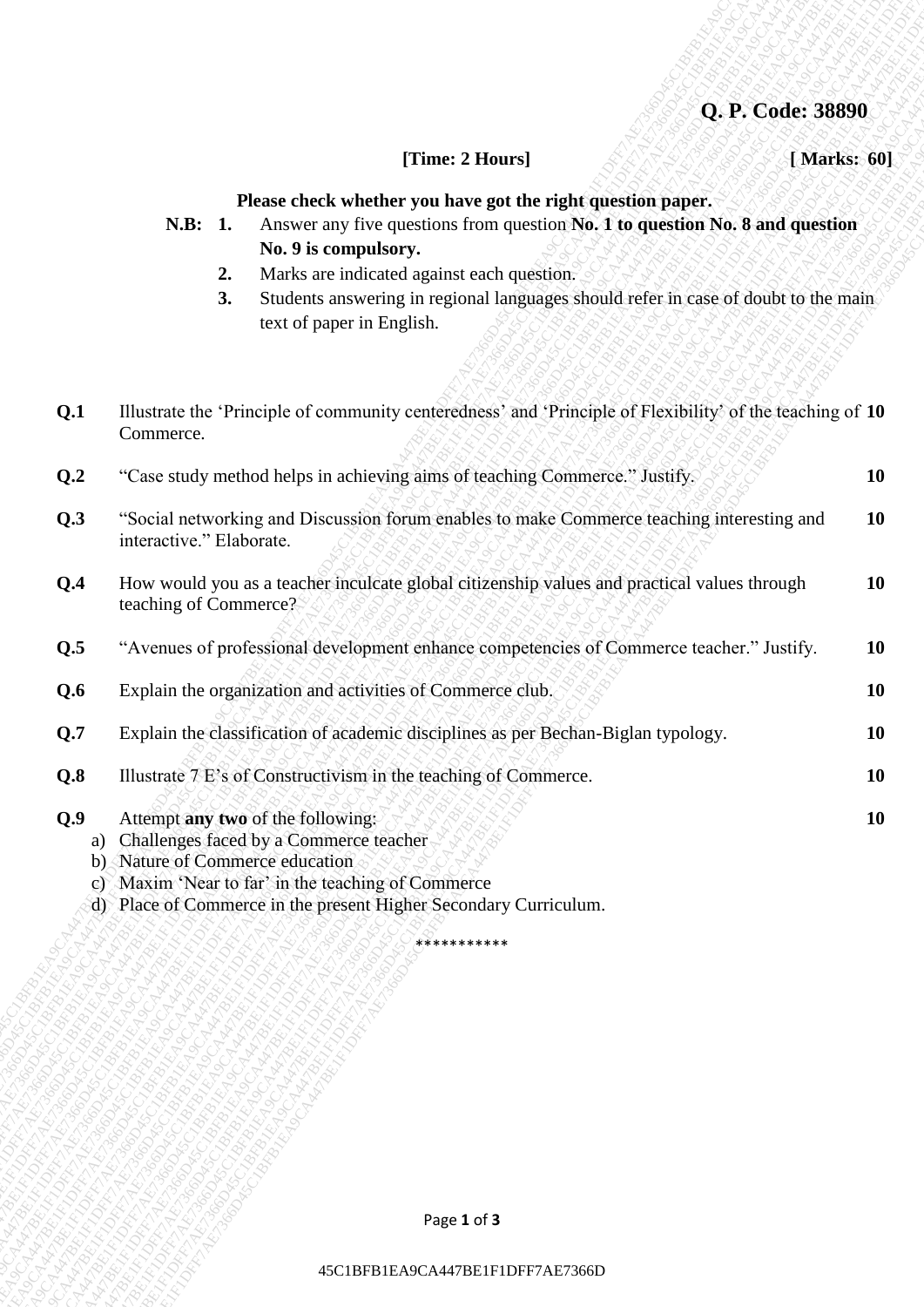| Q. P. Code: 38890 |  |  |
|-------------------|--|--|
|                   |  |  |

## मराठी भाषाांतर

|                                 | Q. P. Code: 38890                                                                                                                                                                                                                                            |              |
|---------------------------------|--------------------------------------------------------------------------------------------------------------------------------------------------------------------------------------------------------------------------------------------------------------|--------------|
|                                 | मराठी भाषांतर                                                                                                                                                                                                                                                |              |
|                                 | [वेळ: २ तास]                                                                                                                                                                                                                                                 | [गुण: ६०]    |
| 9.8                             | वाणिज्यशास्त्र अध्यापनाचे 'समाजकेंद्रित तत्त्व' आणि ' लवचिकतेचे तत्त्व' सोदाहरण स्पष्ट करा.                                                                                                                                                                  | $30^{\circ}$ |
| 5.7                             | ''केस स्टडी पद्धती वाणिज्यशास्त्र अध्यापनाची ध्येये प्राप्त करण्यास सहाय्यभूत ठरते.'' समर्थन करा.                                                                                                                                                            | १०           |
| $\overline{y}$ . $\overline{z}$ | सोशल नेटवर्किंग आणि चर्चामंच वाणिज्यशास्त्राचे अध्यापन रुचीपूर्ण आणि आंतरक्रियात्मक बनवण्यास मदत<br>करते." विस्तृत लिहा.                                                                                                                                     | 80           |
| X, X                            | एक शिक्षण या नात्याने तुम्ही वाणिज्यशास्त्र अध्यापनातून वैश्विक नागरिकत्व मुल्ये आणि व्यावहारिक मुल्ये कशी <sup>१०</sup><br>राबवाल?                                                                                                                          |              |
| $\Pi$ .                         | ''व्यावसायिक विकासाचे मार्ग वाणिज्य शिक्षकाच्या क्षमता वृद्धींगत करतात.'' समर्थन करा.                                                                                                                                                                        | 80           |
| 5.5                             | वाणिज्यशास्त्र मंडळाचे आयोजन आणि उपक्रम स्पष्ट करा.                                                                                                                                                                                                          | १०           |
| 9R                              | बेचन-बिगलन प्ररूप वर्गीकरणानुसार शैक्षणिक शाखांचे वर्गीकरण स्पष्ट करा                                                                                                                                                                                        | १०           |
| J.R                             | वाणिज्यशास्त्र अध्यापनात ज्ञानरचनावादाची ७ ई सोदाहरण स्पष्ट करा.                                                                                                                                                                                             | १०           |
| 9.8                             | खालीलपैकी कोणत्याही <b>दोहोंवर</b> लिहा.<br>अ) वाणिज्यशास्त्र शिक्षकास पेलावी लागणारी आव्हाने<br>ब) वाणिज्यशास्त्र शिक्षणाचे स्वरूप<br>क) वाणिज्यशास्त्रात अध्यापनातील सूत्र 'नजीकपासून दूर कडे<br>ड) सदय उच्च माध्यमिक अभ्यासक्रमात वाणिज्यशास्त्राचे स्थान | १०           |
|                                 | ****************                                                                                                                                                                                                                                             |              |
|                                 |                                                                                                                                                                                                                                                              |              |
|                                 | Page 2 of 3                                                                                                                                                                                                                                                  |              |
|                                 |                                                                                                                                                                                                                                                              |              |